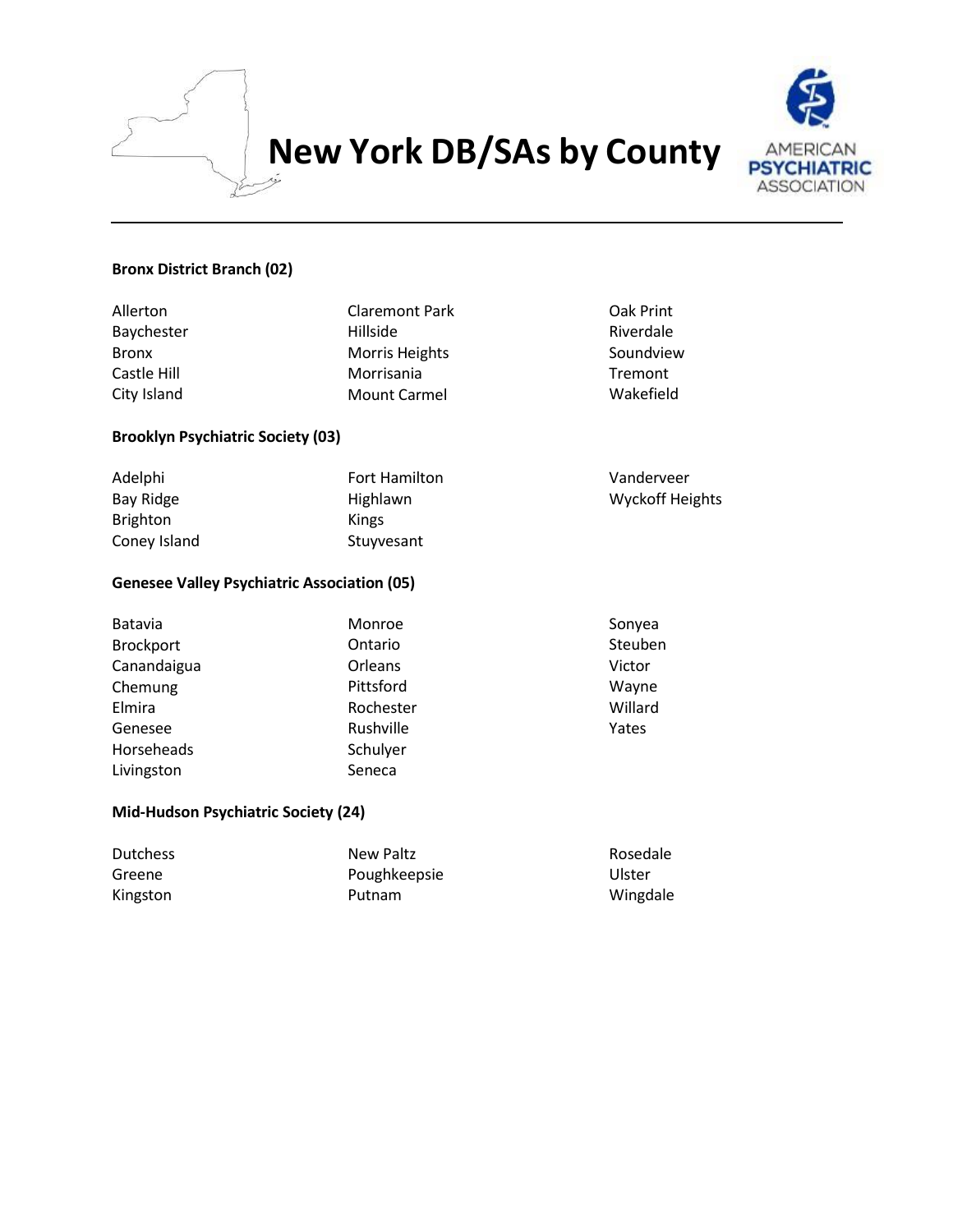#### **Greater Long Island Psychiatric Society (25)**

| Alden Manor        |
|--------------------|
| Amityville         |
| Babylon            |
| Baldwin            |
| Bay Shore          |
| Bellmore           |
| Brentwood          |
| Centereach         |
| Central Islip      |
| Coram              |
| Dix Hills          |
| East Hampton       |
| East Islip         |
| Fast Meadow        |
| Elmont             |
| <b>Floral Park</b> |
| Franklin Square    |
| Freeport           |
| <b>Glen Cove</b>   |
|                    |

Great Neck Hauppauge Hempstead Hewlett Hicksville Huntington Huntington Stn Kings Park Lake Success Long Beach Manhasset Massapequa Merrick Mineola Mount Sinai Nassau Nesconset Northport New Hyde Park

Port Jefferson Stn Port Washington Rockville Centre Roslyn Roslyn Heights Sag Harbor Selden Setauket Smithtown Southampton Stony Brook Suffolk Valley Stream West Brentwood **Westbury** West Islip Woodmere

#### **New York County District Branch (27)**

NY City - Manhattan Richmond Staten Island Ward's Island

#### **New York State Capital District Branch (28)**

| Albany      | Glen Falls   | Rensselaer       |
|-------------|--------------|------------------|
| Clinton     | Hamilton     | Schenectady      |
| Columbia    | Lake Luzerne | Schoharie        |
| Copake      | Malone       | Saratoga         |
| Cooperstown | Menands      | Saratoga Springs |
| Dannemora   | Montgomery   | Trov             |
| Delmar      | Oneonta      | Warren           |
| Essex       | Otsego       | Washington       |
| Franklin    | Plattsburgh  |                  |

#### **Queens County Psychiatric Society (40)**

| Bayside           | <b>Forest Hills</b> |
|-------------------|---------------------|
| <b>Beechhurst</b> | Glen Oaks           |
| <b>Bellerose</b>  | Hollis              |
| Cambria Heights   | Jackson Heights     |
| Corona            | Jamaica             |
| Elmhurst          | <b>Kew Gardens</b>  |
| Far Rockaway      | Long Island City    |
| Flushing          | Queens              |

Rego Park Richmond Hill Rosedale Saint Albans Sunnyside Whitestone Woodhaven Woodside